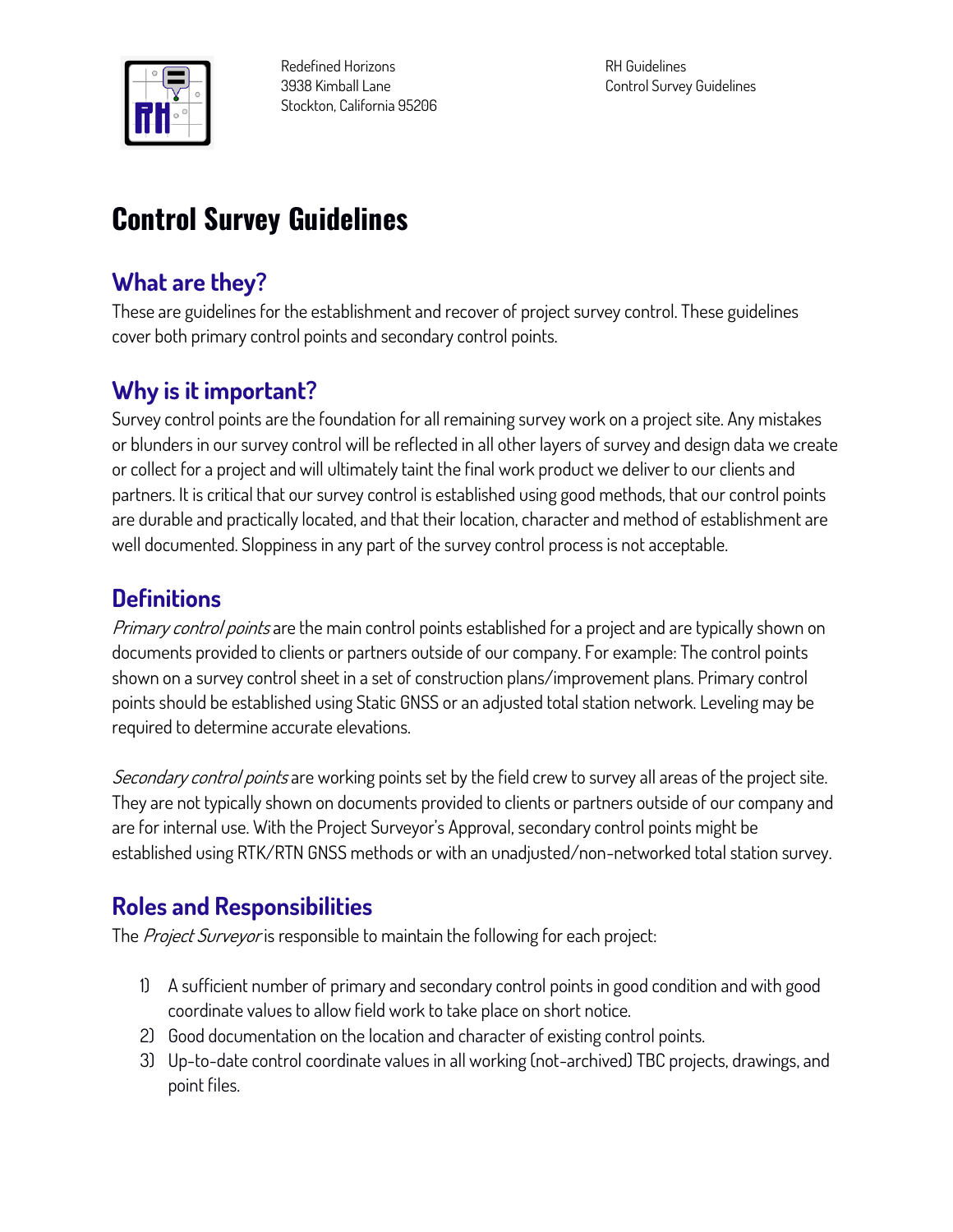

**The Project Surveyor is also responsible to communicate the survey control requirements to the survey party chief and to assist in determining the location and survey method for control points.**

**The Survey Field Crew Party Cheif is responsible for following tasks:**

- **1) To use the proper methods to set new control points.**
- **2) To set durable control points in a practical location.**
- **3) To take good field notes on control that is set and recovered.**
- **4) To communicate changes in project control or problems with existing project control to the Project Surveyor.**

**The Assistant Surveyor is responsible for assisting the project surveyor with his tasks related to project survey control.**

**The Field Survey Coordinator or Project Surveyor is responsible to review raw data files and ensure these guidelines are being followed by the survey field crews.**

## **Schedule**

**A plan for survey control should be created and discussed with the field crew before the field survey takes place. Information on survey control methods and location should be included in the topo survey plan, boundary survey plan or other parts of the field package as appropriate.**

**Raw data files and field notes should be reviewed for new survey control points and notes on existing control points after EACH field survey.**

## **Field Notes**

**For every new control point established on a survey, 2 field note forms should be included. One is the Survey Control Monument form. The other is one of the following forms:**

- **Control By Total Station Form.**
- **Static GNSS Observation Log Form.**

**Checks to existing control should be properly documented in the field notes for RTK topo surveys and total station topographic surveys.**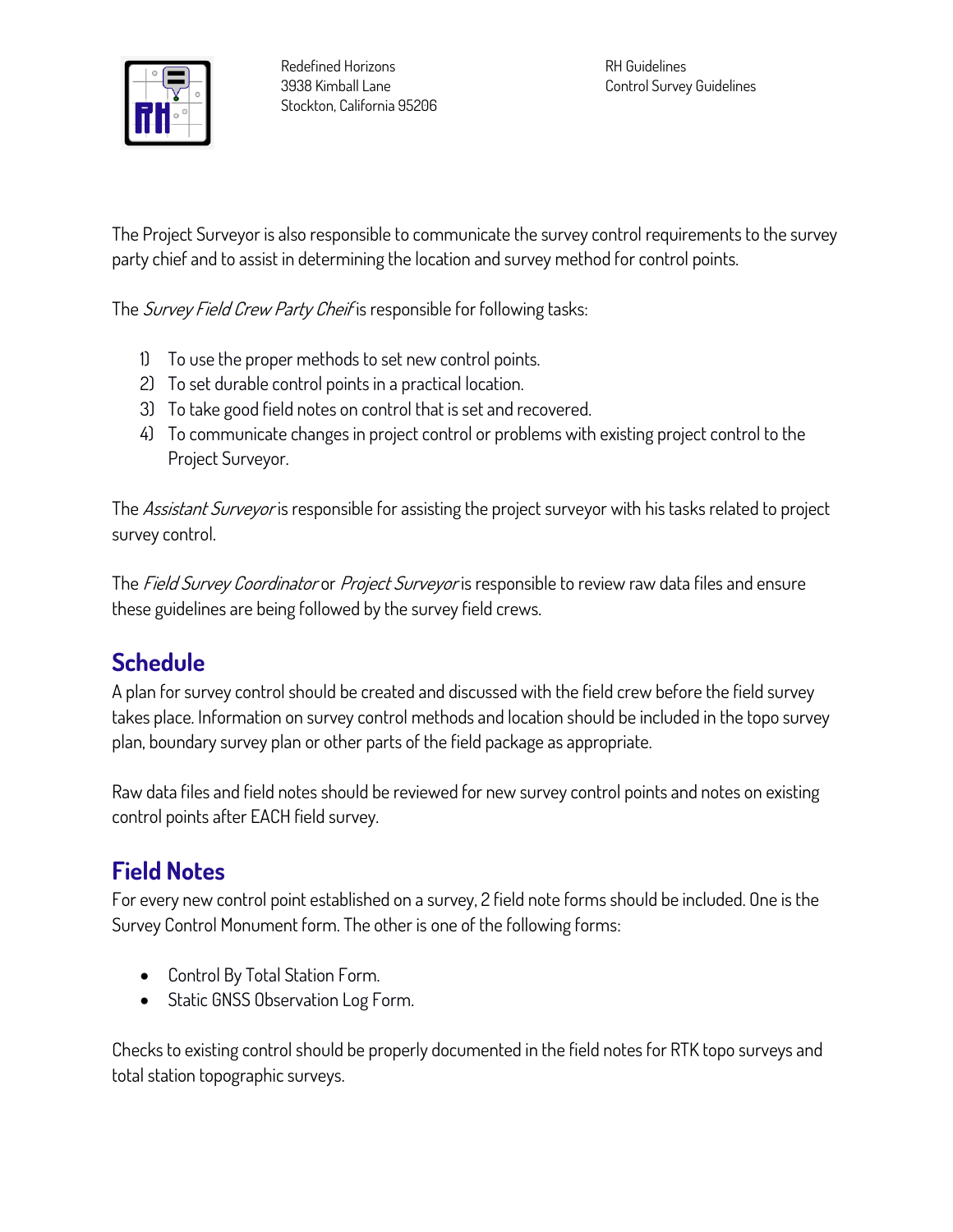

**RH Guidelines Control Survey Guidelines**

#### **Check The Equipment:**

**Before setting new control points or validating existing control points, the field crew should check their equipment. This includes the following tasks:**

- **Check the bubbles on your rod, instruments, and tribrachs.**
- **Make sure rod tips are secure and not rounded from wear.**
- **Make sure your data collector or survey instrument is using the appropriate combined scale factor, unit system, coordinate system/zone, and prism offset.**
- **Make sure your using the fine measure mode on your total station EDM.**
- **Make sure you are using the appropriate epoch date interval and observation length for RTN, RTK or fast static GNSS observations.**

### **Search for and recover existing control:**

- **Make sure the existing control is in good condition.**
- **Make sure the description of the existing control points matches what your are actually seeing on the ground.**
- **Apply fresh paint, flagging, guard stakes and lath as appropriate.**

#### **Setting new control:**

- **1) Plan ahead. The Project Surveyor should have provided a sketch or exhibit showing the desired location for primary control. Walk the site. Investigate the proposed locations of the primary control points. Consider locations for the secondary control points you will need to complete your work. Place control points where they won't be disturbed by construction or other activities whenever practical.**
- **2) Consider point visibility. Remember line-of-sight for total station surveys. Consider GPS obstructions and site features that will cause multi-path problems.**
- **3) Consider site access and security. What will access to the control point be like in wet weather conditions, at a different time of day, or in a different season? How secure is the location? If an instrument or backsight is left at the control point, is it visible from other parts of the work area.**
- **4) Consider the monument type. Set durable and permanent monuments for primary control points whenever practical. This means a monument made of metal, not of wood. Chiseled marks are also acceptable in urban areas. Secondary monuments should also be permanent**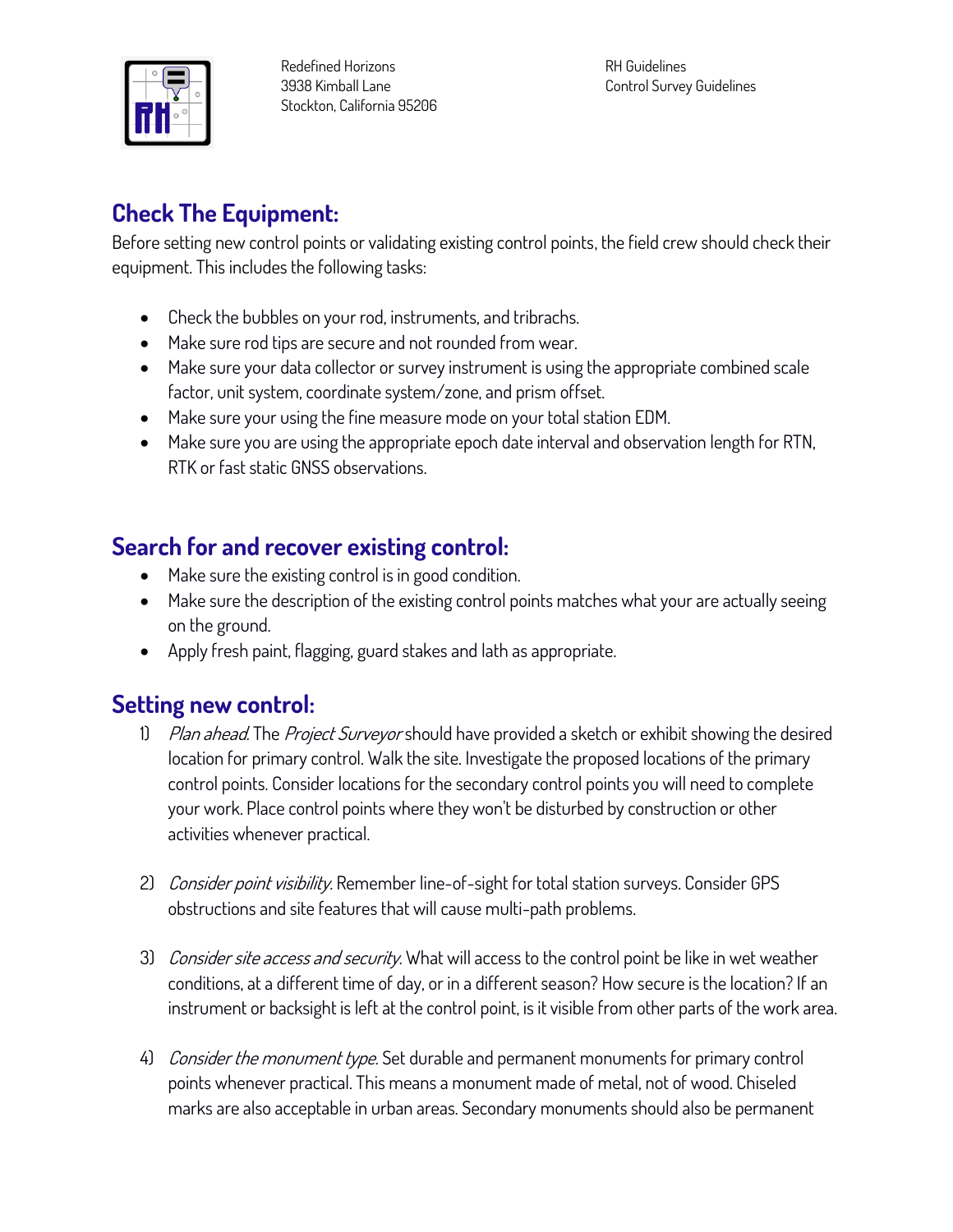

**whenever practical. There is no such thing as a temporary work point. Don't use regular topo shots as survey control.**

- **5) Consider the method of survey. If you are setting control with a total station make sure your EDM is in fine mode. Double-check your rod heights and your instrument heights. Use the traverse method or survey with direct/reverse side shots. As an alternative, you can survey a control point from more than one total station set-up. Unless there are special circumstances, don't use the resection method to set new control points with your total station. Fast static GNSS observations should be taken with 2 meter fixed height tripods or rods. Complete observation logs.**
- **6) Use the appropriate point numbers. Pay attention to your point number series. If you replace a control point, don't survey it using the same point number.**
- **7) Update the Project Surveyor to changes in control. Whenever a control point is damaged, disturbed or destroyed mark it in your field notes and inform the Project Surveyor.**
- **8) Minimum Requirements for Site Control. Before you leave a site there should be at least four (4) control points with horizontal and vertical coordinates. Unless told otherwise by the Field Coordinator or Project Surveyor, run the level between your primary control points.**
- **9) Don't use GNSS elevations for control. RTK GNSS and RTN GNSS elevations shouldn't be used for survey control. Fast static GNSS elevations may be used for control on certain projects (such as long linear surveys). This should be cleared with the Field Coordinator or Project Surveyor.**
- **10) Take good notes on your primary and secondary survey control. Your notes should include the type of monument set, the method used to set the monument, and a sketch showing the location of the monument.**
- **11) One primary control point should be selected as the site benchmark. An excellent description of this control point should be included in the field notes. This control point should be placed in a location that is the most likely to avoid destruction.**

**Note: You may be occassionally asked to set control using a total station with assumed coordinates and static GNSS ties with Opus X90 GNSS receivers. (This usually happens on a job site without existing control when the RTN isn't available.) The fast static GNSS ties made with the Opus X90 receivers allow the assumed coordinates from the total station survey to be placed on real world coordinates. There is a**